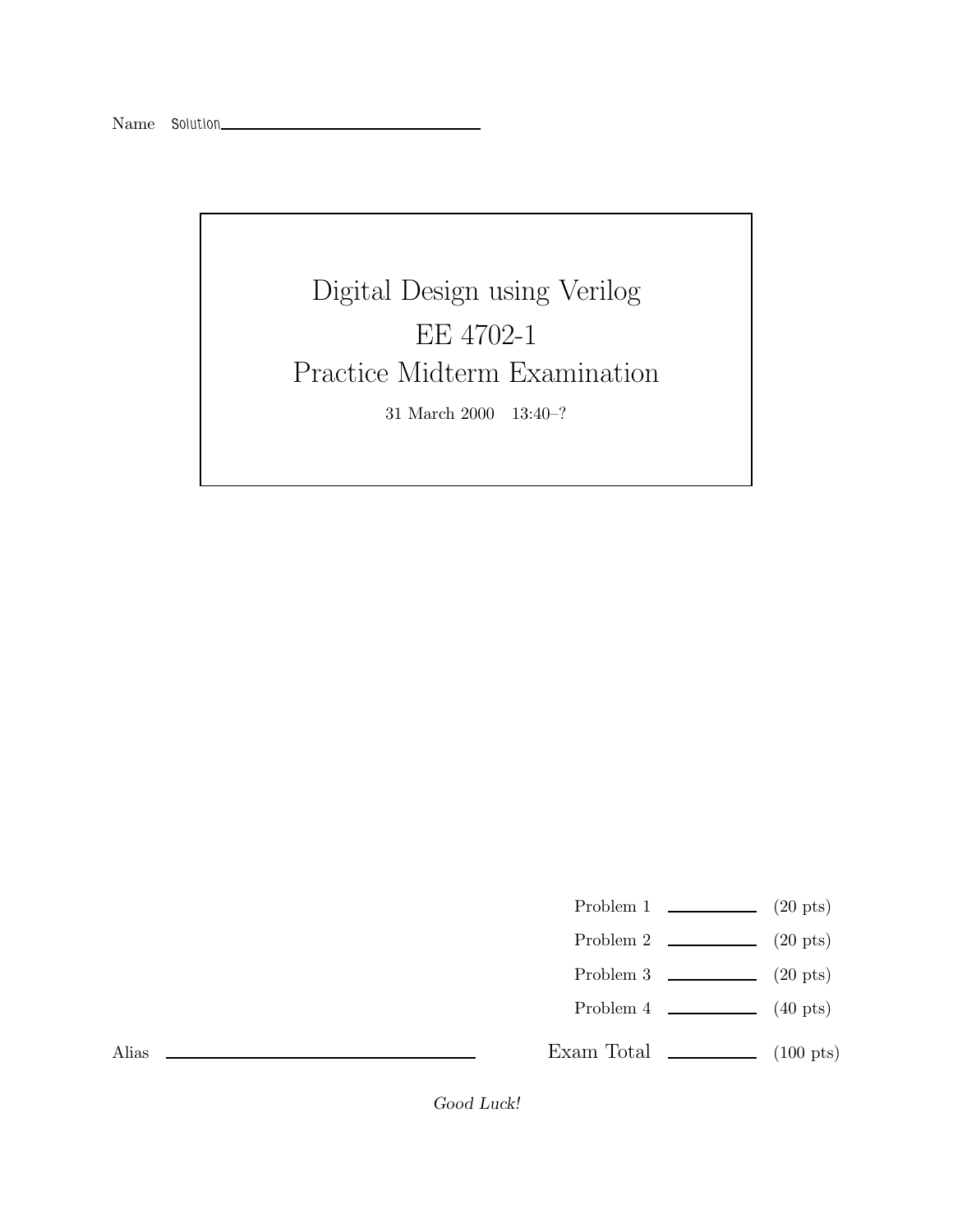Problem 1:

(a) Write a Verilog *behavioral* description of a four-bit adder module. The adder should have three inputs, a, b, and cin, and two outputs, sum and cout. Ports cin and cout are one bit, the other ports are four bits each. (10 pts)

```
// Solution
module add4(sum,cout, a, b, cin);
  output sum, cout;
  input a, b, cin;
  reg [3:0] sum;
  reg cout;
  wire [3:0] a, b;
  wire cin;
  reg [4:0] fullsum;
  always @( a or b or cin ) { (cout, sum } = a + b + cin;endmodule // add4
```
(b) Write a Verilog explicit structural description of an eight-bit adder that uses two of the four-bit adders above. (That is, instantiate the modules designed above.) (10 pts)

```
// Solution
module add8(sum, cout, a, b, cin );
  output sum, cout;
  input a, b, cin;
  wire [7:0] sum;
  wire cout;
  wire [7:0] a, b;
  wire cin;
  wire cbetween;
  // Named ports are used for readability.
  add4 a0(.sum(sum[3:0]),.cout(cbetween),.a(a[3:0]),.b(b[3:0]),.cin(cin));
  add4 a1(.sum(sum[7:4]),.cout(cout), .a(a[7:4]),.b(b[7:4]),.cin(cbetween));
```

```
endmodule // add8
```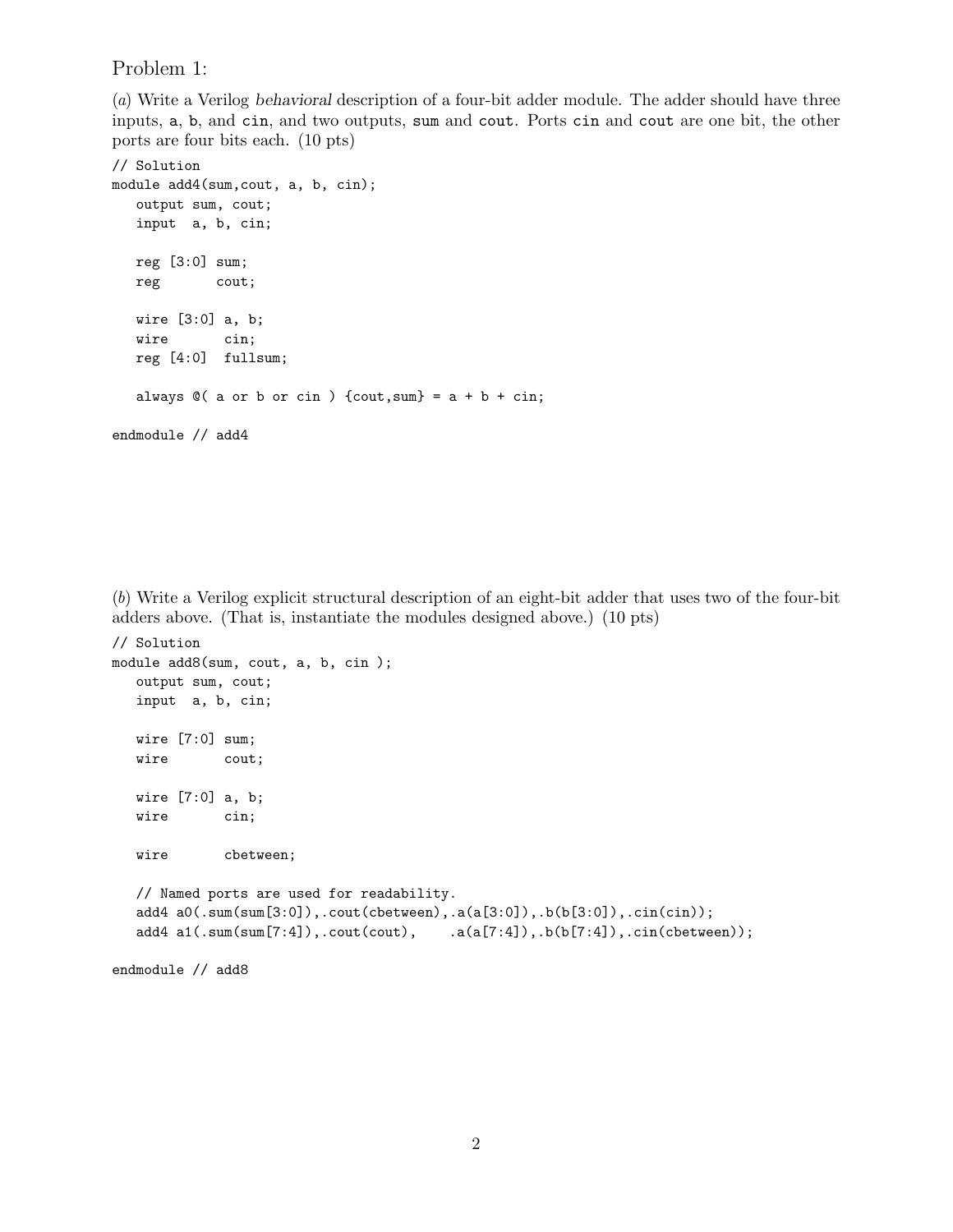Problem 2: The code fragment below implements the clock in the testbenches for homeworks 2 and 3 (and the solution to 4).

```
// Clock.
always
  begin:CLOCK
     wait ( start === 1 \& done === 0 );
     forever # ('timeunit * 0.5/s1. freq ) clk \leq \sim clk;
  end
```
(a) Symbol 'timeunit was set to the number of simulator time units per second. What kind of Verilog thing is 'timeunit (register, integer, etc.) and how was it defined? (5 pts)

It is a macro, it is defined using the  $\operatorname{define}$  compiler directive.

(b) Expression s1.freq is the frequency of the clock provided to the tachometer. What kind of Verilog thing is it and how did it get its value? (5 pts)

*Expression* s1.freq *is the hierarchical name of parameter* freq *in instance* s1 *of module* tach1*. As with all parameters, the expression is a constant. In a part of the the testbench code that is not shown the parameter value is specified where* s1 *is instantiated.*

(c) Symbol start is an input to the testbench module, it is set to 1 when the testbench is to start. Symbol done is an output which the testbench sets to one tests are completed. What would happen if start  $== 1$  were removed from the code fragment above? (5 pts)

*The clock would start when the simulator started. This would waste CPU time (of the system running the simulator) if multiple instances were being tested, but should not result in incorrect execution.*

(d) What would happen if done === 0 were removed from the code fragment above? (5 pts)

*The clock would not stop when the testbench finished. This would waste CPU cycles if multiple instances were being tested and the simulator would not stop when the testbench finished (unless the user or some other code stopped it).*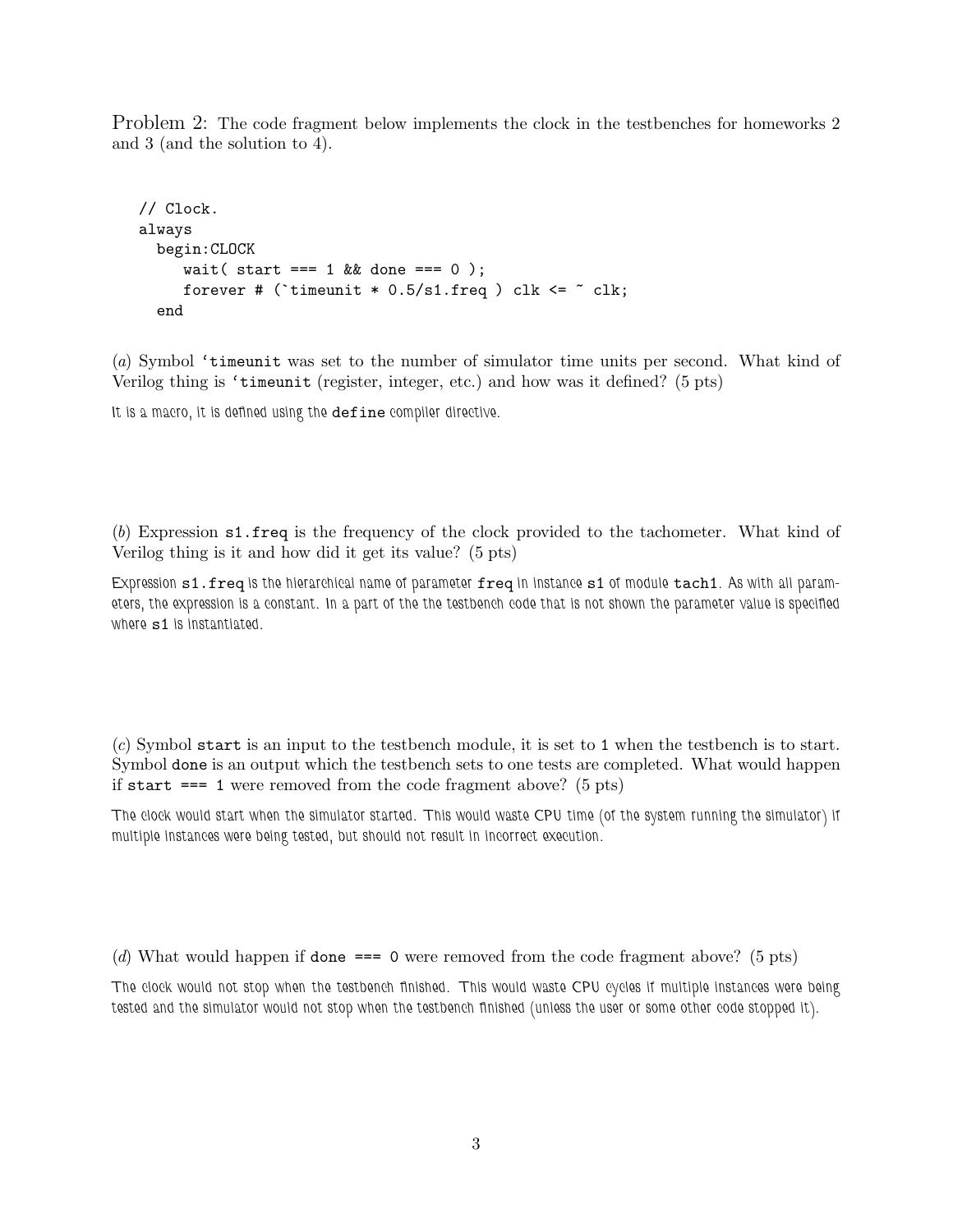Problem 3: An *accumulator* has three inputs, ant, reset, and clk, and an output, sum. The accumulator has an internal 32-bit register which is updated as follows: On a positive edge of clk it adds amt, a 32-bit integer, to the register; on the negative edge of clk it places the new sum on its outputs (until the next negative edge). Whenever reset is high the register is set to zero and the output changes immediately. Write a Verilog behavioral description of this module. (20 pts)

```
// Solution
module acc(sum,amt,reset,clk);
   output sum;
   input amt, reset, clk;
   reg [31:0] sum;
   wire [31:0] amt;
   wire reset, clk;
   reg [31:0] nextsum;
   always @( clk or posedge reset)
     if( reset ) begin
       nextsum = 0; sum = 0;end else if( clk === 1 )
      nextsum = amt + sum;else sum = nextsum;
```
endmodule // acc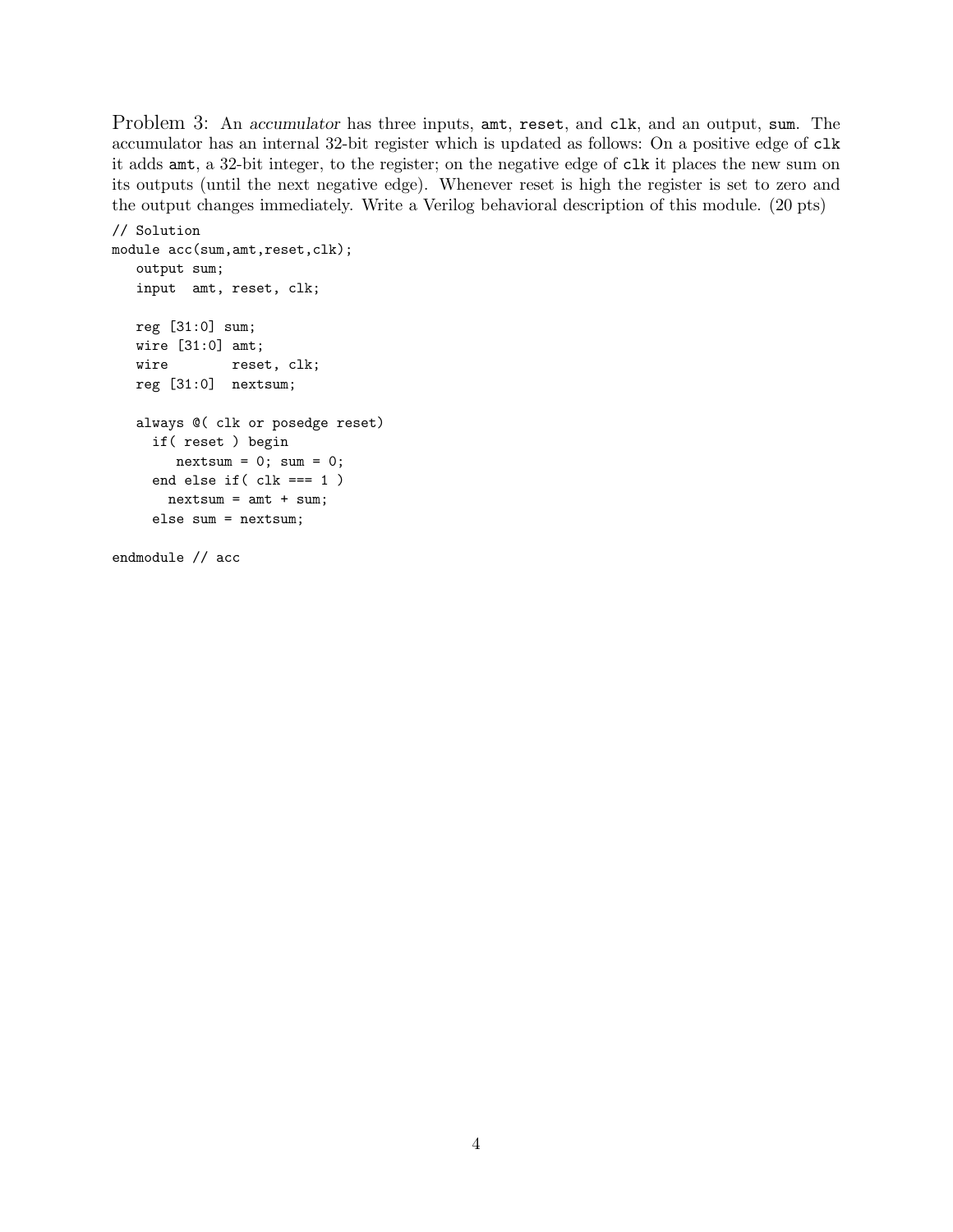Problem 4: Answer each question below.

(a) The code below starts executing a  $t = 0$ . Show all changes in a, include the time of the change and the new value. (5 pts)

```
integer a;
initial begin
   a = 1;#1;
   a = 2;#1;
   a = 3;#1;
   a \leq 4;
   #1;
   a \leq 5;#1;
   #3 a = a+1;
   #1;
   a = #3 a+1;#1;
   a \leq 43 a+1;
   #1;
   a = a+1;end
```
*Timing is shown below:*



Entity:delays Architecture: Date: Mon Apr 03 18:00:50 CDT 2000 Row: 1 Page: 1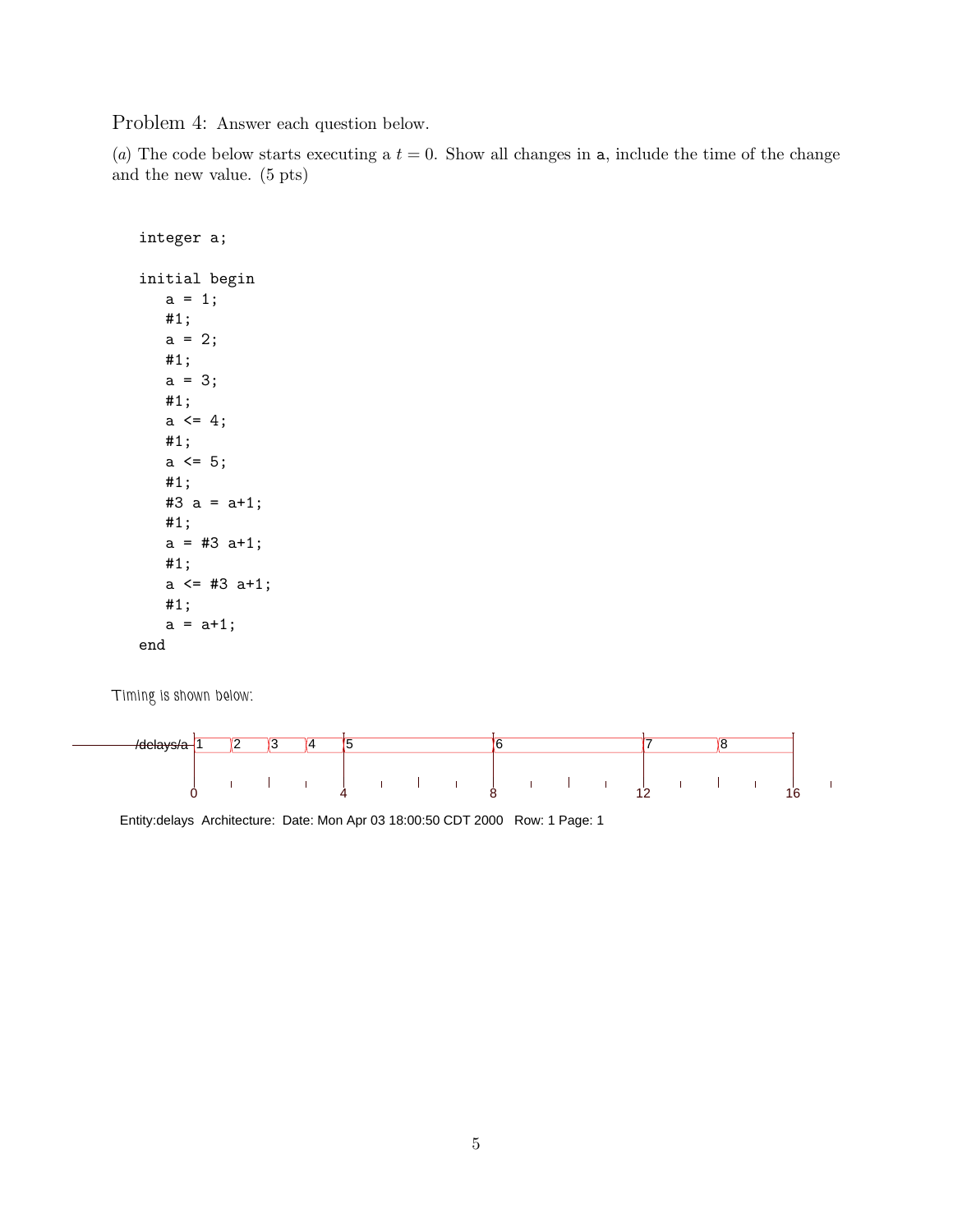(b) The programmer expected execution to exit the loop below when either i was 1000 or  $a[i] ==$ c, but that's not what happened. What goes wrong and how can it be fixed? The loop must be exited using a disable statement. (5 pts)

```
integer i, c;
integer a[0:999];
// ...
i = 0;while( i < 1000 ) begin:LOOP
   if(a[i] == c) disable LOOP;
   i = i + 1;
```
end

*Execution of the disable statement forces execution to move to the* end*, but the* begin:LOOP ··· end *statement is inside the* while *loop, so after moving to* end *execution will return to the beginning of the while loop and if* i *is less than 1000, another iteration will be performed. The corrected code is shown below.*

// Solution

```
integer i, c;
integer a[0:1000];
// ...
i = 0;begin:LOOP
   while( i < 1000 ) begin
      if(a[i] == c) disable LOOP;
      i = i + 1;end
end
```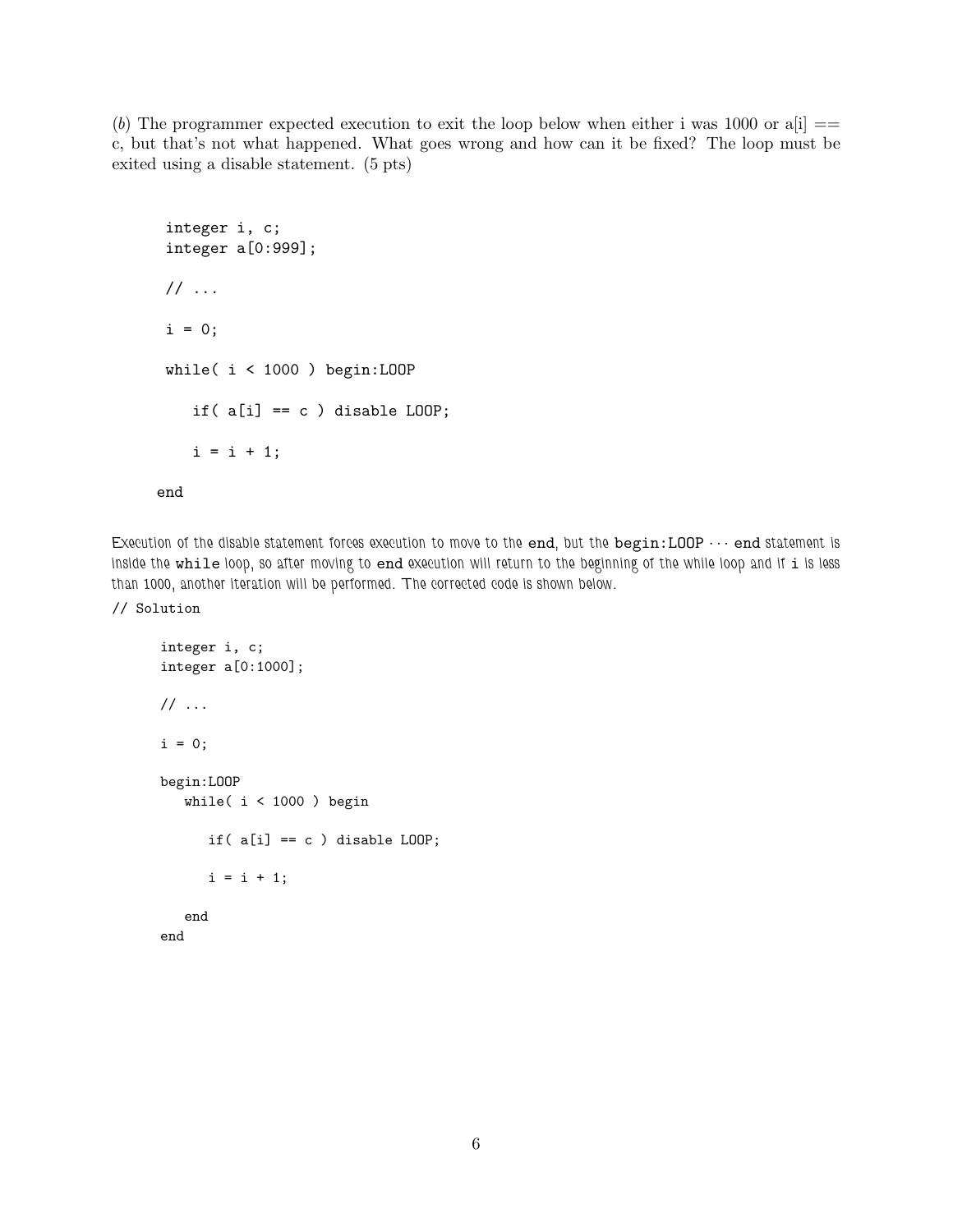(c) Describe three uses for Verilog behavioral code. (5 pts)

*(1) Testbenches.*

*(2) Behavioral description for a synthesis program.*

*(3) Behavioral description of some part of a larger system so the larger system can be simulated. Later the behavioral description may be re-written so that it is synthesizable.*

(d) What is the difference between the following two declarations? (5 pts)

wire [7:0] w1; wire [0:7] w2;

*In the first (*w1*) bit 7 is the most significant bit, in the second (*w2*) bit 7 is the least significant bit.*

 $(e)$  What do the values x and z signify? (5 pts)

*Value* x *is unknown (there is no way to determine a signal value). Value* z *is high impedance.*